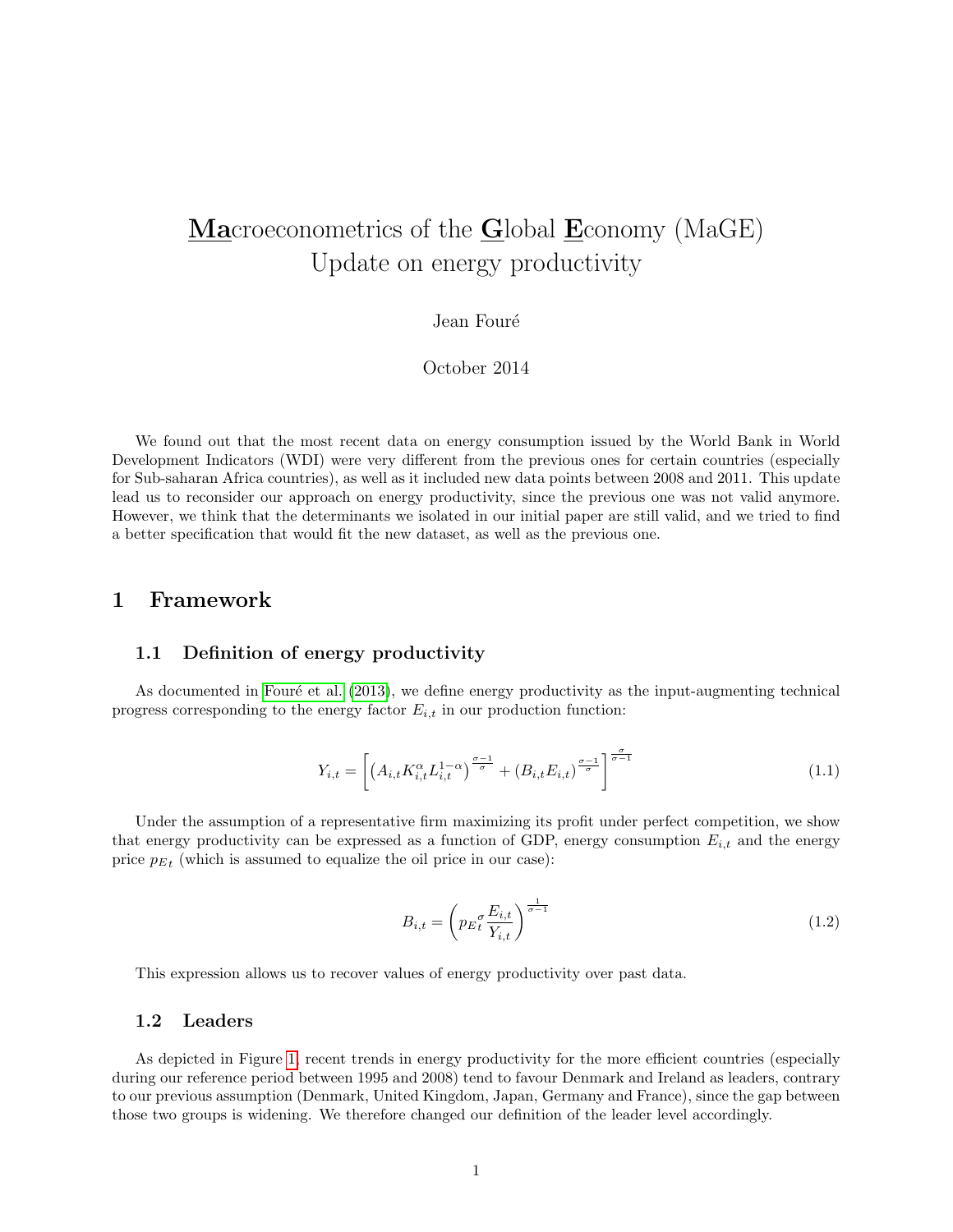

<span id="page-1-0"></span>Figure 1: Energy productivity for leader countries and the USA (constant 2005 USD per barrel of oil equivalent), 1980-2011

### 1.3 Classification of countries

Regarding our previous specification, the estimation results were found not very robust with respect to the way we split the countries between OECD members and non-OECD members. Indeed, though simple, this distinction hides huge heterogeneity in terms of income level. Non-OECD countries can be classified both as high-, middle- or low-income – and therefore have a very agricultural or service-oriented economy – while Mexico and Turkey are OECD members but middle-income countries. To tackle this issue, we decided to rely on the world bank classification between income-level groups, which raised different issues: (i) the adaptation of our specification to this classification, and (ii) the rules for switching between different income categories.

### 2 Specification and estimation

We go further than previously in our ambition to have a single methodology for all countries over the world, by changing our specification.

### 2.1 The specification

Namely, rather than using separate estimations for the different groups (contrary to the savings-investment relationship, there is to our knowledge no evidence in the literature of an intrinsic heterogeneity), we introduce dummies for low-, middle- and high-income countries (respectively  $\delta_{i,t}^L$ ,  $\delta_{i,t}^M$  and  $\delta_{i,t}^H$ ). See Section [3](#page-3-0) for further detail on the definition of these groups. The  $\delta$  dummies are interacted with GDP per capita relative to the United-States, such that we can still trace the effect of economic development (shift from agriculture to industry and lately to services) on energy productivity.

<span id="page-1-1"></span>
$$
\Delta \ln B_{i,t} = \beta_i^0 + \beta^1 \ln \frac{B_{i,t-1}}{\overline{B}_{t-1}} + \beta^2 \ln \frac{Y_{i,t-1}^{cap}}{\overline{Y_{t-1}^{cap}}} + \beta^3 \ln \frac{Y_{i,t-1}^{cap}}{\overline{Y_{t-1}^{cap}}} \times \delta_{i,t-1}^L + \beta^4 \ln \frac{Y_{i,t-1}^{cap}}{\overline{Y_{t-1}^{cap}}} \times \delta_{i,t-1}^M + \epsilon_{i,t}
$$
(2.3)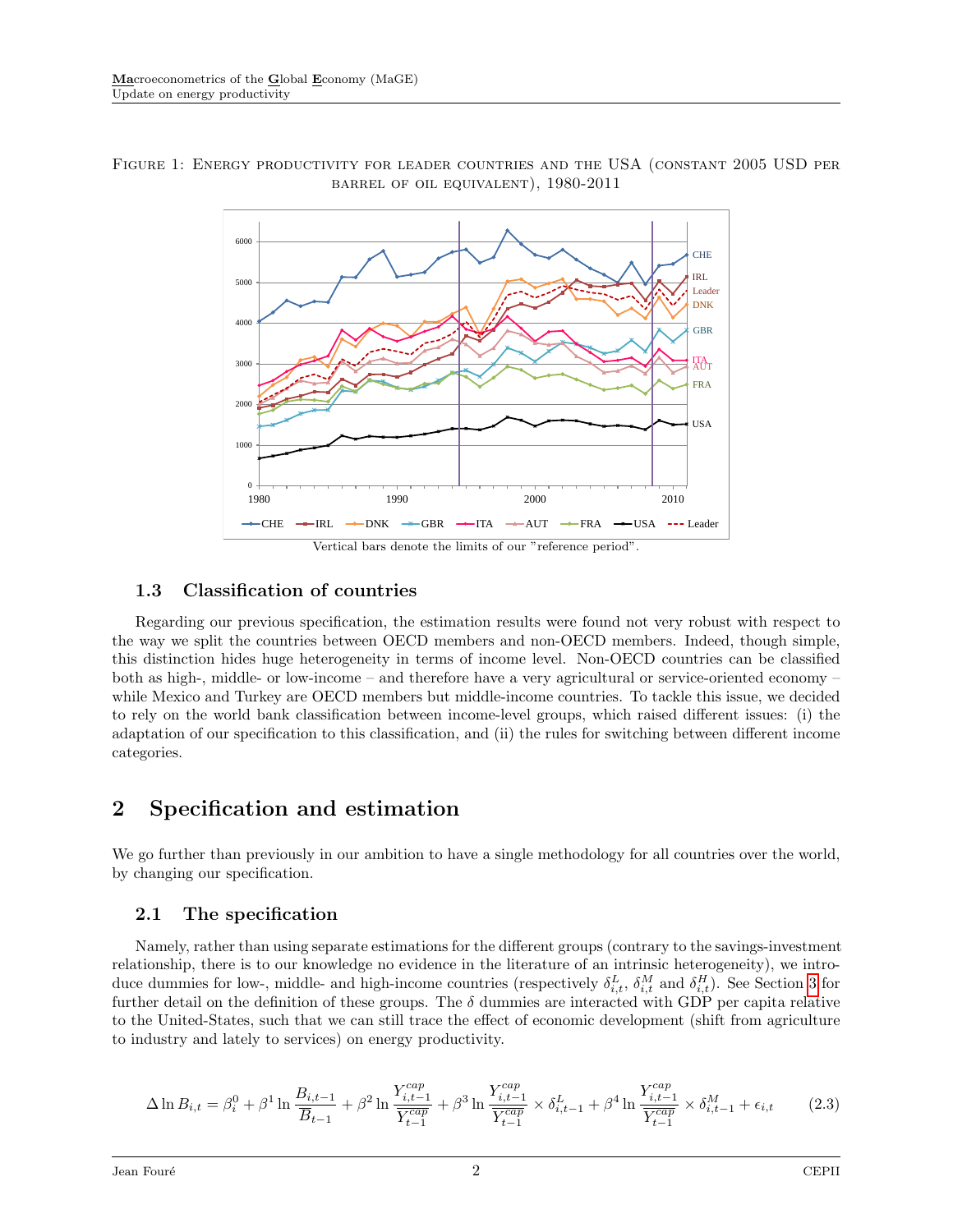If our intuition is valid, we should have the technological catch-up term  $\beta^1 < 0$ . In addition, we expect that  $\beta^3$  < 0 (low-income countries shift from an agricultural-oriented economy to a more energy intensive industrial economy), as well as  $\beta^2 > 0$  (with an increasing share of services). The sign of  $\beta^4$  seems ambiguous, depending on le level of income per capita which would correspond to the minimum of the U-shape relationship we try to represent.

### 2.2 Country selection

We had as a constraint to have a set a countries that is compatible with the newest GTAP releases (8.2 and 9), despite the fact that data for the corresponding countries is sometimes hard to gather (e.g. for Rwanda or Equatorial Guinea), such that they do not appear (or for a very limited time span) in WDI energy consumption dataset. We therefore rely on U.S. Energy Information Administration (EIA) data, which include the countries we need, but for which energy consumption data can be very erratic (as Eguatorial Guinea). In addition, using two different datasets for a same measure introduces a bias due to the different methodologies used, making econometric estimations less reliable. Therefore, we exclude countries for which we use the U.S. EIA data from our sample. This corresponds to 40 countries.<sup>[1](#page-2-0)</sup>

<span id="page-2-1"></span>Finally, once we only retain countries for which we have WDI data, the variability in significance of the estimation (with different subsets of countries) is much reduced.

| Dep. variable :                                                    |             |             |
|--------------------------------------------------------------------|-------------|-------------|
| $\Delta \ln B_{i,t}$                                               | (1)         | (2)         |
| $\ln \frac{B_{i,t-1}}{\overline{B}_{t-1}}$                         | $-0.047***$ | $-0.043***$ |
|                                                                    | (0.007)     | (0.006)     |
| $\ln \frac{Y_{i,t-1}^{cap}}{Y_{t}^{cap}}$                          | 0.026       |             |
|                                                                    | (0.020)     |             |
| $\ln \frac{I_{i,t-1}}{Y_{i,t-1}} \times \delta_{i,t-1}^L$          | $-0.029**$  | $-0.009***$ |
|                                                                    | (0.014)     | (0.003)     |
| ln $\frac{Y_{i,t-1}^{cap}}{Y_{t-1}^{cap}} \times \delta_{i,t-1}^M$ | $-0.019$    |             |
|                                                                    | (0.014)     |             |
| Constant                                                           | $-0.075***$ | $-0.085***$ |
|                                                                    | (0.025)     | (0.013)     |
| N                                                                  | 622         | 622         |
| Groups                                                             | 131         | 131         |
| F-stat.                                                            | 1.557       | 1.601       |
| R-sq.                                                              | $\rm 0.105$ | $\,0.102\,$ |

TABLE 1: ESTIMATION RESULTS

<span id="page-2-0"></span>Standard errors in parentheses

\*  $p < 0.1$ , \*\*  $p < 0.05$ , \*\*\*  $p < 0.01$ 

Source: authors' computations.

<sup>1</sup>Afghanistan, Burundi, Burkina Faso, Bahamas, Belize, Barbados, Bhutan, Central Africa, Cape Verde, Comoros, Djibouti, Fiji, Guinea, Gambia, Guinea Bissau, Equatorial Guinea, Guyana, Lao, Liberia, Santa Lucia, Lesotho, Macau, Madagascar, Maldives, Mali, Mauritania, Mauritius, Malawi, Niger, Papua New Guinea, Puerto Rico, Rwanda, Solomon Islands, Sierra Leone, Suriname, Swaziland, Tonga, Uganda, Saint Vincent and the Grenadines, Vanuatu.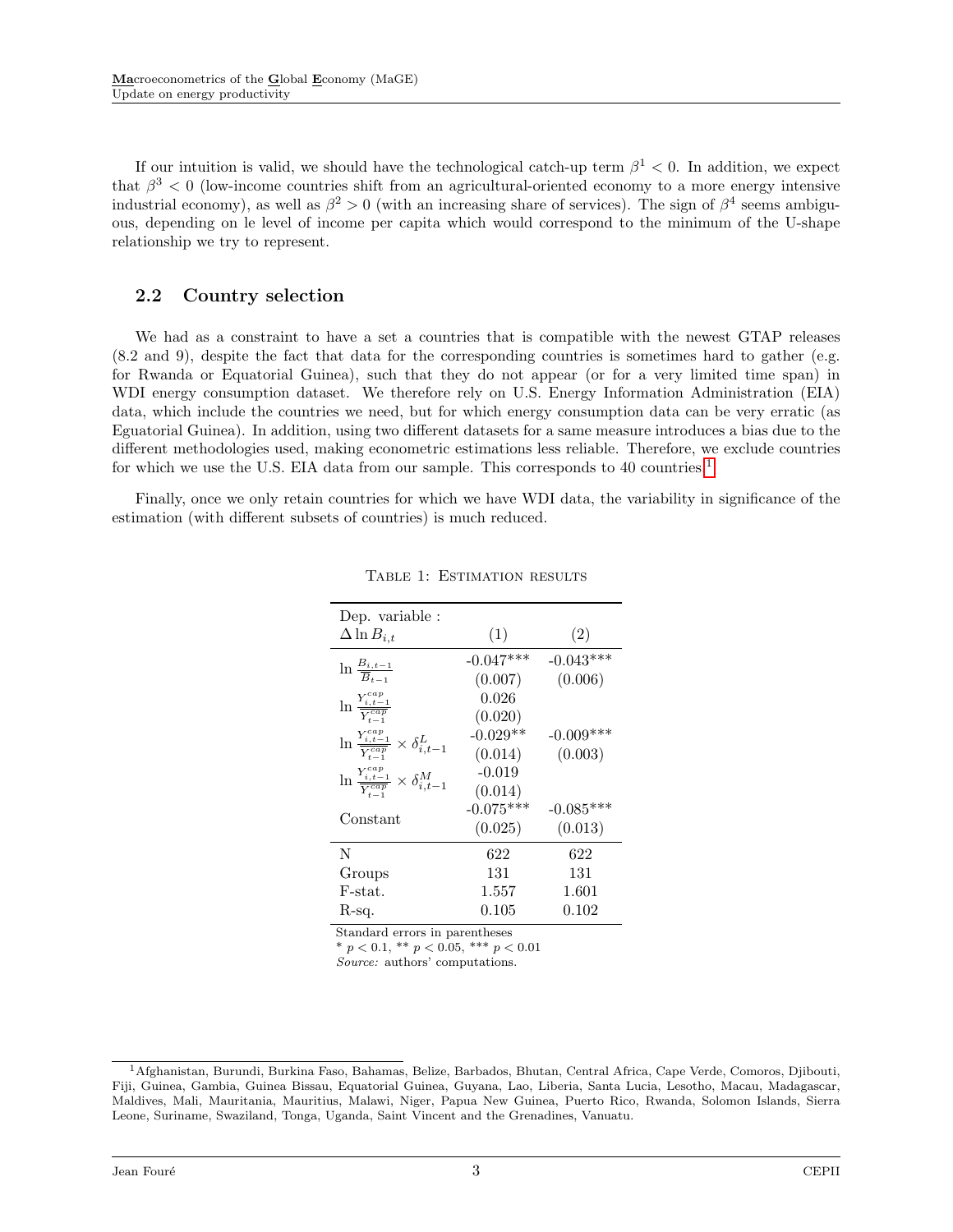### 2.3 Estimation

Equation [2.3](#page-1-1) is estimated using fixed effects, such that the fixed effect  $\beta_i^0$  captures all constant and unobservable country-specific characteristics. Results are displayed in Table [1.](#page-2-1)

Table [1](#page-2-1) tends to corroborate our previous results, as well as the signs we expected. The main difference remains in the non-significance of the GDP per capita term for all countries and medium-income countries, suggesting that there is no distinction between medium-income and high-income countries regarding energy productivity.

### <span id="page-3-0"></span>3 Income groups

In previous version of MaGE, we used to rely on constant classifications (current income-level groups from the World Bank, or current OECD membership. However, at the horizons we consider (2050 or even 2100), it is very likely that countries will switch from one category to another. Therefore we tried to mimick the World Bank classification in a way that we could use dynamically (the  $\delta$  dummies have t indices).

World Bank classification is build on a regular basis by setting GNI per capita thresholds (in current US dollars). We would however rather use GDP instead of GNI, and volume thresholds instead of current prices. To have insights in what we could do, we depict in Figure [2](#page-3-1) the historical values of the thresholds published by the World Bank (Figure [2a\)](#page-3-1), along with the same thresholds that we converted in constant 2005 USD (Figure [2b\)](#page-3-1).

Figure [2b](#page-3-1) shows that the thresholds between income-level groups is roughly constant when corrected for inflation. We therefore compute the average GNI per capita threshold, at 894 constant 2005 USD for low/medium income and 10,883 constant 2005 USD for medium/high.

These thresholds are related to GNI per capita, whereas MaGE used GDP. The difference between the two lies in income obtained from and paid to foreign countries. However, these revenues are significantly important only for a few countries (like Luxemburg or Ireland). We therefore chose to neglect the difference between GNI and GDP per capita, setting out GDP per capita thresholds at the levels mentioned above and allocating countries accordingly. The outcome classification of countries is used both for regression and projections.

<span id="page-3-1"></span>

Figure 2: Income group thresholds (GNI per capita), 1987-2012

"L/M" stands for the threshold between low- and middle-income, while "M/H" stands for the threshold between medium- and high-income. Plain lines are the actual threshold, dotted lines depict the average threshold.